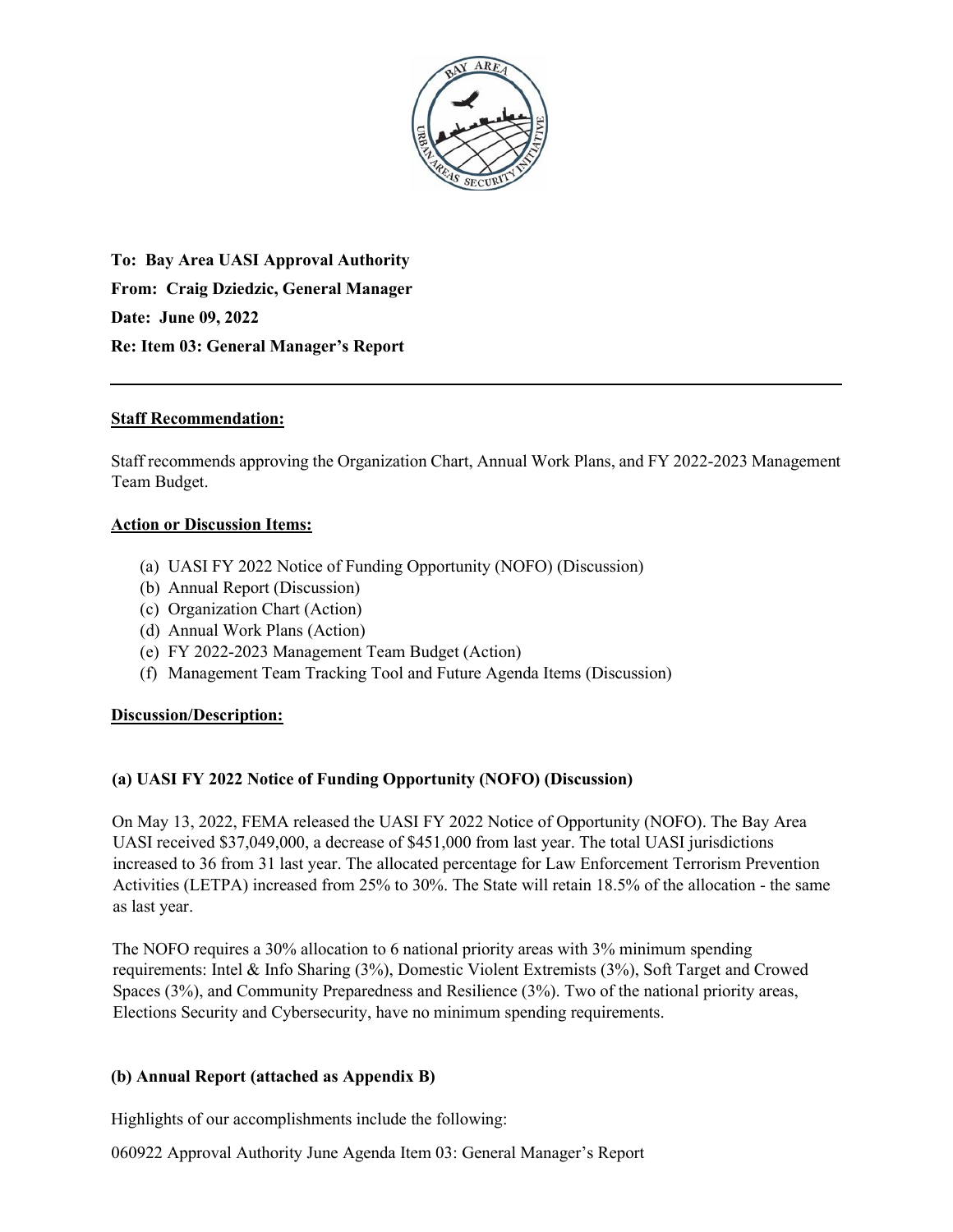- 1. Leveraged UASI initiatives with three additional grants (Secure the Cities (STC) grant, Regional Catastrophic Preparedness Grant program (RCPGP), Targeting Violence and Terrorism Prevention (TVTP) grant) to enhance regional capabilities and close gaps as identified in our THIRA/SPR.
- 2. Hosted a 3-Day Public Safety Preparedness Summit in San Francisco highlighting our regional initiatives.
- 3. Managed to effectively submit grant applications, expenditures, and DHS/FEMA performance reports in a timely manner.

## **(c) Organization Chart (attached as Appendix C)**

### Background

In accordance with the 2017 Master MOU and corresponding by-laws for the Bay Area UASI, the Management Team Organization and Annual Work Plans, together with the FY 2022-2023 UASI Proposed Budget, are presented for approval. The 2021-2022 Bay Area UASI Annual Report is submitted for review.

The Management Team Organization Chart is divided into components based upon functionality of the grant revenue sources (UASI, STC, RCPGP, TVTP), fiscal and office administration. The details of the Management Team include: (a) job classification/title; (b) program assignment; and (c) salary.

As a Management Team update, we are currently in the interview process for a regional grants project manager. Two positions have been filled as follow:

Jackelyn Koo is the Senior Management Assistant who will manage the office operations, website administration, and special ad hoc projects. Jackelyn has more than 5 years of experience serving as a research analyst and budget analyst for the San Francisco Unified. School District (SFUSD). She earned a bachelor's degree (B.S.) from San Jose State and worked for the City of San Jose as a finance intern.

Selina Ng is the Training and Exercise Program Administrative Specialist who will work with the BATEP team to administer the training and exercises throughout the region. Selina earned a bachelor's degree (B.S.) in business administration. Information systems and a master's degree (MBA). Selina has worked for San Francisco State University (SFSU) as an administrative assistant and as a real estate property rental operations specialist for a private company.

### **(d) Annual Work Plans** (**attached as Appendix D**)

The annual work plan aligns the Management Team's activities with four different grants and ten (10) goals of the Bay Area UASI:

- Goal 1: Strengthen Fusion Center Capabilities
- Goal 2: Enhance Protection of Soft Targets
- Goal 3: Enhance Cybersecurity
- Goal 4: Enhance Community Resilience
- Goal 5: Combatting Domestic Violent Extremism
- Goal 6: Strengthen Emergency Communications Capabilities
- Goal 7: Enhance Medical and Public Health Preparedness
- Goal 8: Enhance Information and Sharing Collaboration
- Goal 9: Enhance All Hazards Incident Planning, Response & Recovery Capabilities

Goal 10: Homeland Security Exercise, Evaluation, and Training Program